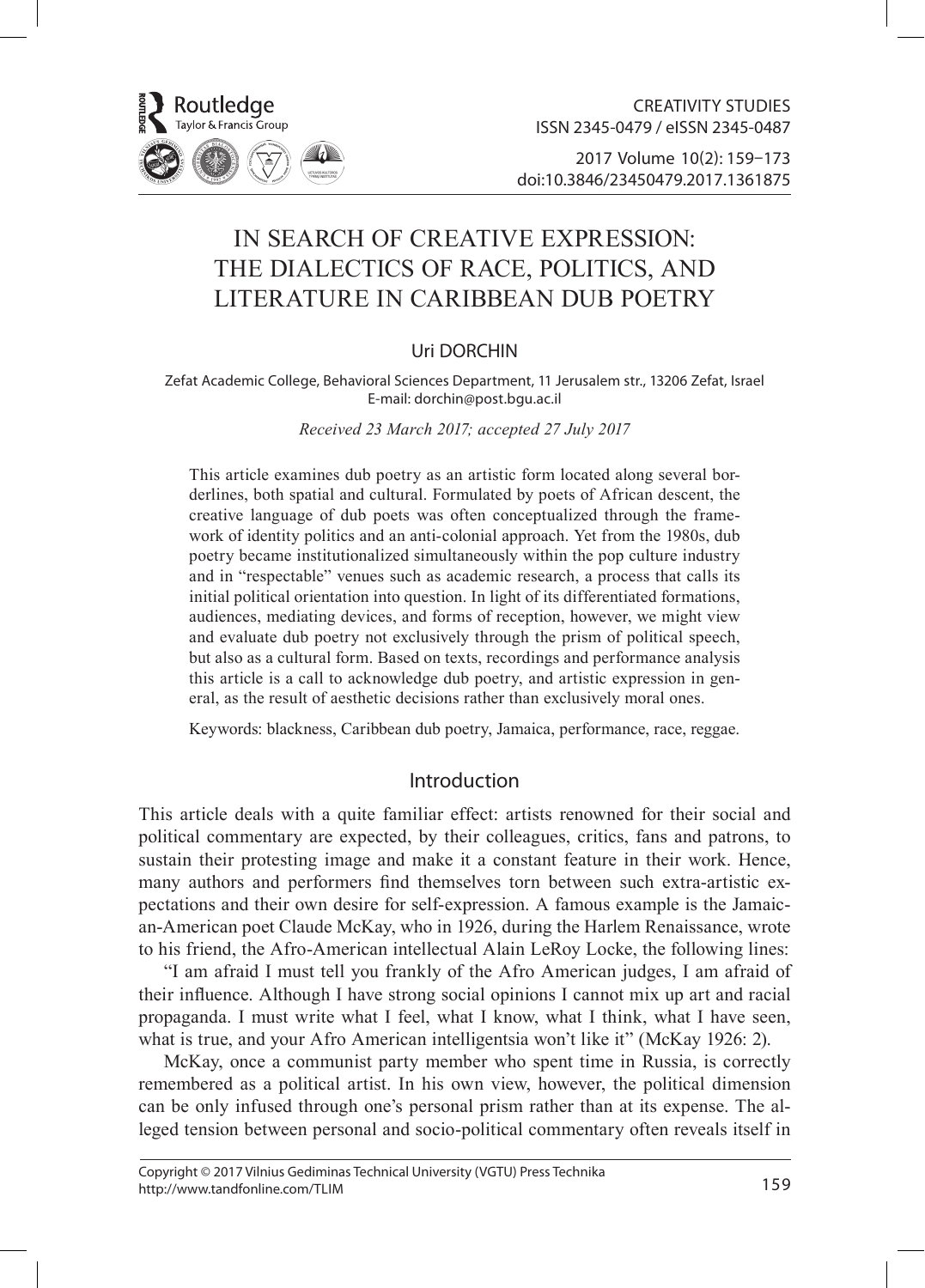the work of black writers, and I will address it in this article through the case of dub poetry. In this regard, I will show that what appeared to many as a conflict of interests was not perceived as such by the poets themselves.

Dub poetry is a genre of performance poetry that originated in the Caribbean in the 1970s. It is affiliated artistically with reggae music and associated with socio-political ideas. With the growing popularity of reggae throughout the world, dub poets enjoyed significant attention during the 1980s. However, although the circle of practitioners in this genre increased steadily, academic discourse on dub poetry has waned since the late 1990s. This has to do with the routinization and dissemination of the genre but, as I will show, it is also related to the perceived devaluation of political enthusiasm on the poets' part.

The case of dub poetry indicates a rather typical approach in the study of popular music, and black music in particular, which seeks political commentary within artistic expression and tends to evaluate the artists along these lines (Hall, Jefferson 2006; Kofsky 1970). Straddling the line between two cultural and artistic fields, dub poets are allegedly confronted with a double threat of co-optation, from the popular music industry and from institutions affiliated with "serious" poetry. Hence, the tendency to evaluate dub poetry mainly in political terms leaves poets only a narrow leeway for expression and leads almost inevitably to disappointment. Below I will offer an alternative perspective according to which social and political positioning among artists should be understood primarily as an aesthetic decision rather than as a moral one. My claim is that the expression of political ideas, although a central component of dub poetry, is not the poets' prime motivation.

From the start dub poetry was accompanied by reggae music and was distributed in recorded form before being published in print. Therefore dub poetry can be seen as just another sub-genre of reggae. Its socio-political orientation is also typical of reggae music and is often characterized by Afrocentric and anticolonial messages. Against this background it is easy to see why there are so many who tend to perceive dub poetry mainly as a political project. On the other hand, leading poets like Linton Kwesi Johnson, Jean "Binta" Breeze, Mutabaruka and Benjamin Zephaniah repeatedly defined themselves merely as poets not confined to rigid artistic categories (Morris 1997). Due to this apparent estrangement from the style to which they "belong", these poets were criticized for withdrawing from their initial social protest in an effort to be accepted by the cultural and academic elite (Habekost 1993). Thus the transition from dub poetry to "general" poetry encompasses the tensions between Afro- and Eurocentric traditions, between the empire and the colony, and between the "low" culture of popular music and the "high" culture of poetry.

But how are we to understand the essence of dub poetry without slipping into arbitrary judgment of its social and artistic values? Since dub poetry juxtaposes poetic and musical elements, it is probably expected that some texts are read better than others as poems, while some remain closer to popular songs. For example, critic Mervyn Morris noted with reference to poet Yasus Afari that his poetry is not interesting enough in terms of language, especially when the element of performance is removed (see Mordecai 1994: 67). Instead of focusing on artistic evaluation (e.g.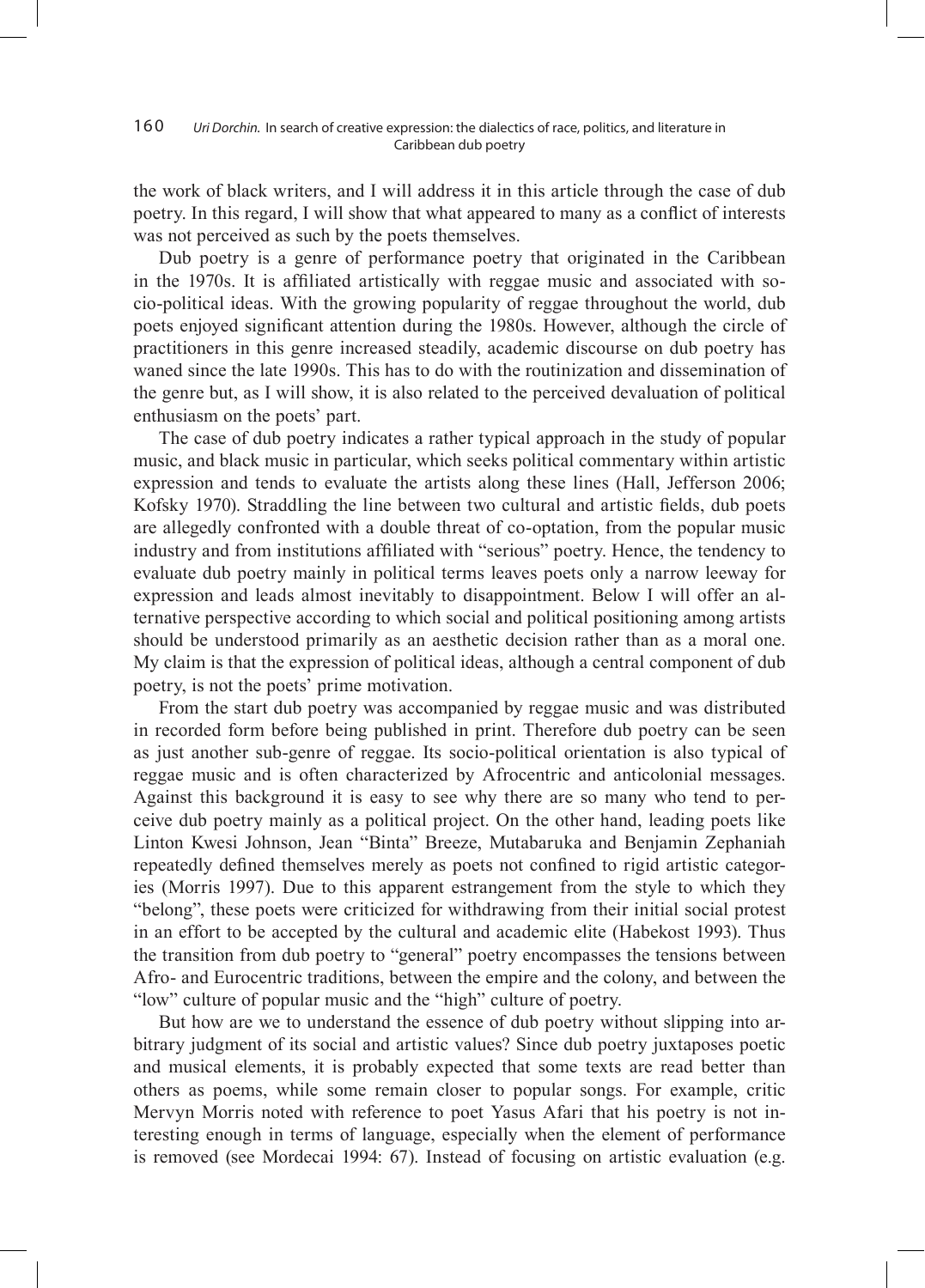"interesting") my argument aims to explore the meaning of written lyrics within the sum of artistic components. In this vein the poems/songs discussed throughout the paper were chosen for their reflexive character, i.e. for the element of self-examination embedded in them. The subject matter of these songs, to put it in a different way, is the very nature of dub poetry, including the conflicts mentioned therein. It is also no coincidence that most of the quoted poets are popular performers, as their products represent the issues under discussion more clearly.

### Dub poetry

In his introspective poem *Dis Poetry* Benjamin Zephaniah depicts dub poetry as a "verbal riddim" that is "designed *fe rantin*" (read: for ranting) (benjaminzephaniah. com 2017). To better understand this coupling of lyrics and rhythm typical of dub poetry, a short historical description is in order. During the 1970s Jamaican music industry produced no LPs but only 7-inch records that featured a single song. The B-side of the record was then used by creative producers like Lee "Scratch" Perry and King Tubby to rework the original track and turn it into an instrumental track known as a "dub version". In the typical process of creating a dub version the lyrics and harmonious instrumentation were dropped, leaving an amplified repetitive bass line and percussion in front. Later different sound effects like echo and reverb were added alongside supplementary voice and sound samples.

These new instrumental versions opened the way for a new kind of performer called a "toaster"<sup>1</sup>. Unlike singers, toasters did not demonstrate singing skills but rather the ability to improvise original texts over the rhythm (riddim). Originally these improvisations were not made to be recorded, but to serve as a basis for live events, and they were changed and updated skillfully according to circumstances and place. Practically toasters offered an economic setup that brought live performances to outlying and rural areas; over the recorded riddims, and as an integral part of the party atmosphere, they often related during performances to actual and current events.

In reference to the early toasters, Johnson wrote that "the dub lyricist is the DJ turned poet" (1976: 398). However, in spite of their shared cultural orientation, toasters differ from dub poets as much as they differ from singers. Moreover, since their performances aimed mainly to support festive events, their texts depended more on the musical element and were based heavily on vocals (screams, calls and moans) rather than on lyrics. Dub poet performances, on the other hand, are a first step in freeing the written text from musical accompaniment and thus from its functional dimension on the dance floor.

Emphasis on the spoken or written word indeed enables dub poets to perform their songs with no musical background. At the same time, however, dub poets strive to maintain the musical feel by the way a poem is written and read. Oku Onuora, a

 $1$  Toaster is one of the terms affiliated with the function of master of ceremonies and refers to performers who are not singers and whose performances are characterized by improvisation. Similar terms are disc jockey and rapper, who appeared in different places and different social contexts.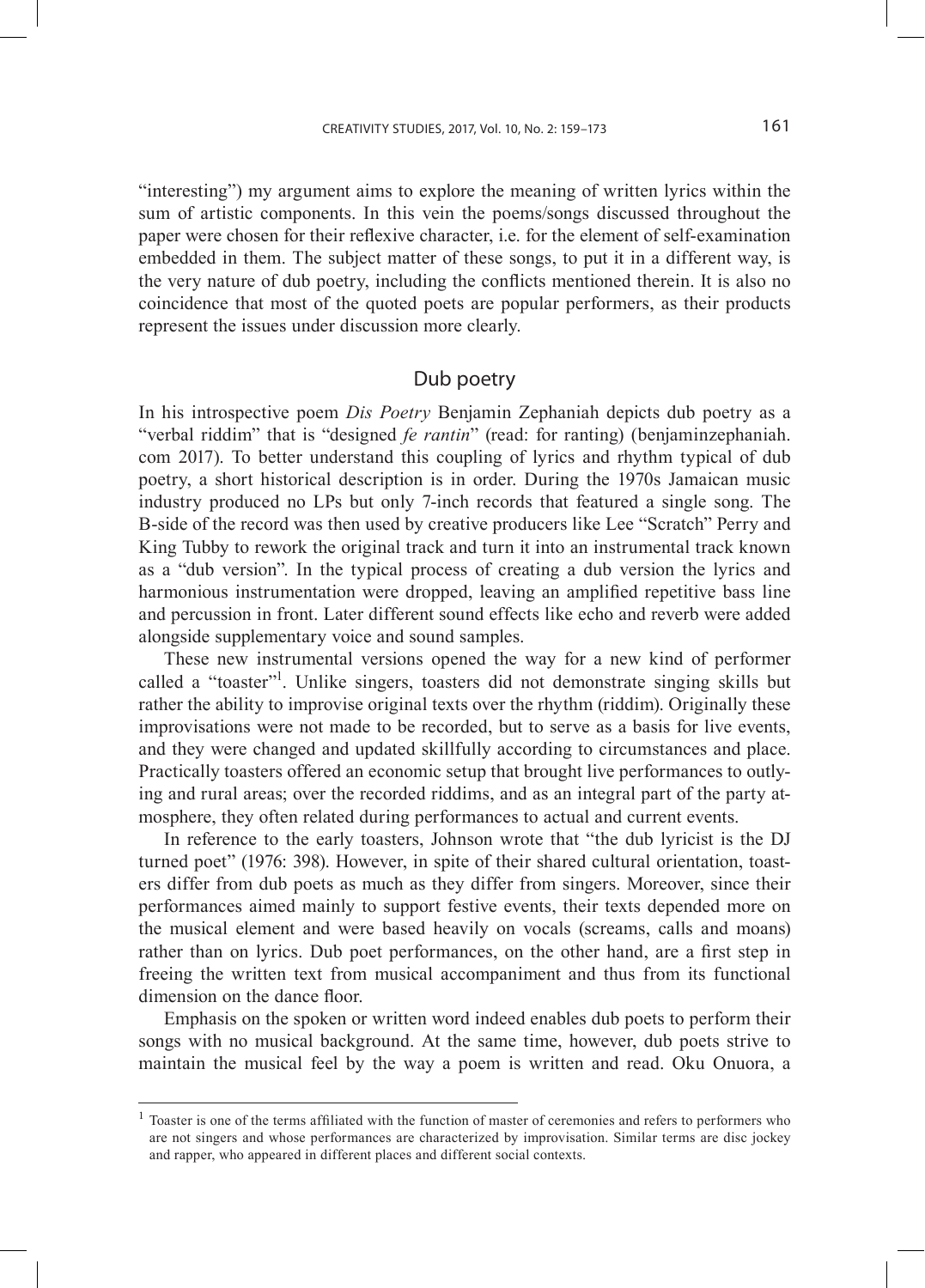dub poetry pioneer, explained that "when a poem is read without any reggae rhythm backing […] one can distinctly hear the reggae rhythm coming out of the poem" (see Morris 1997: 66). Thus dub poets operate on the line between singers and poets and accordingly may perform in either night clubs or poetry clubs, as well as in parks, stadiums, classrooms and cultural centers. When they perform alongside popular singers, as happen many times in reggae festivals, their performance attracts greater attention from the crowd to lyrical content. Generally speaking they are more attuned to social and political subjects compared to "regular" singers. In this respect the notion of dub acquires another meaning, as Onuora explains: "the aim and purpose of what I'm doing is to dub *out* the unconsciousness out of people head, and to dub *een* consciousness" (see Habekost 1993: 4).

The use of spoken language to address political issues has not always characterized Caribbean poetry. R. J. Owens claimed that in the first half of the 20th century Caribbean poets were still heavily influenced by British traditions and therefore produced "fake rather than genuine poetry" (1961: 120). This claim refers to the issue of creativity and lingual originality within colonial order. In this regard scholars divide the history of Caribbean poetry into three periods (Chang 2001). In the early 20th century poetry was written by a small circle of Elizabethan intellectuals who tried to assimilate into the British elite and who adopted its language mainly for flowery depictions of local landscapes. The second period began in the 1940s and was influenced by nationalistic ideologies that became more prevalent throughout the Caribbean, and by class tensions within its societies. Although the poets' attention had now turned from bourgeoisie salons to poor urban neighborhoods and rural spaces their language often remain artificial and strange to their depicted views. The third period, which began in the 1960s, was characterized by a more accurate expression of the social reality in the islands from the point of view of the local population and in their language. This new poetry acknowledged local idioms, like the Jamaican patois, as a legitimate language form that defines social belonging and national consciousness (Cooper 1995).

The history of Caribbean poetry then is a process of transition from estrangement to involvement and from false reflection to sincere testimony, through both subjects and language (Chamberlin 1993: 244). Dub poetry as an artistic endeavor, including its distinctive fusion of poetry and reggae music, should be understood within this historic context. As a musical genre, reggae merged Afro-Caribbean and Afro-American styles; the gospel of civil rights carried by American music was blended in Jamaica with Afrocentric and anticolonial sentiments that gave explicit expression to what was only hinted at in standard poetry. The Jamaican Rastafari movement, a religious sect that mixed revivalist elements and Garveyist Black nationalism, was the main and most explicit voice of this approach. Although reggae was never designated exclusively to social protest, Rastafarian ideas and language came to the fore in the late 1960s as more prominent reggae performers affiliated with the movement. This unique blend of Caribbean exotica, Black nationalism and resistance practices such as drug consumption rendered reggae as an attractive commodity for mass consumption throughout the world.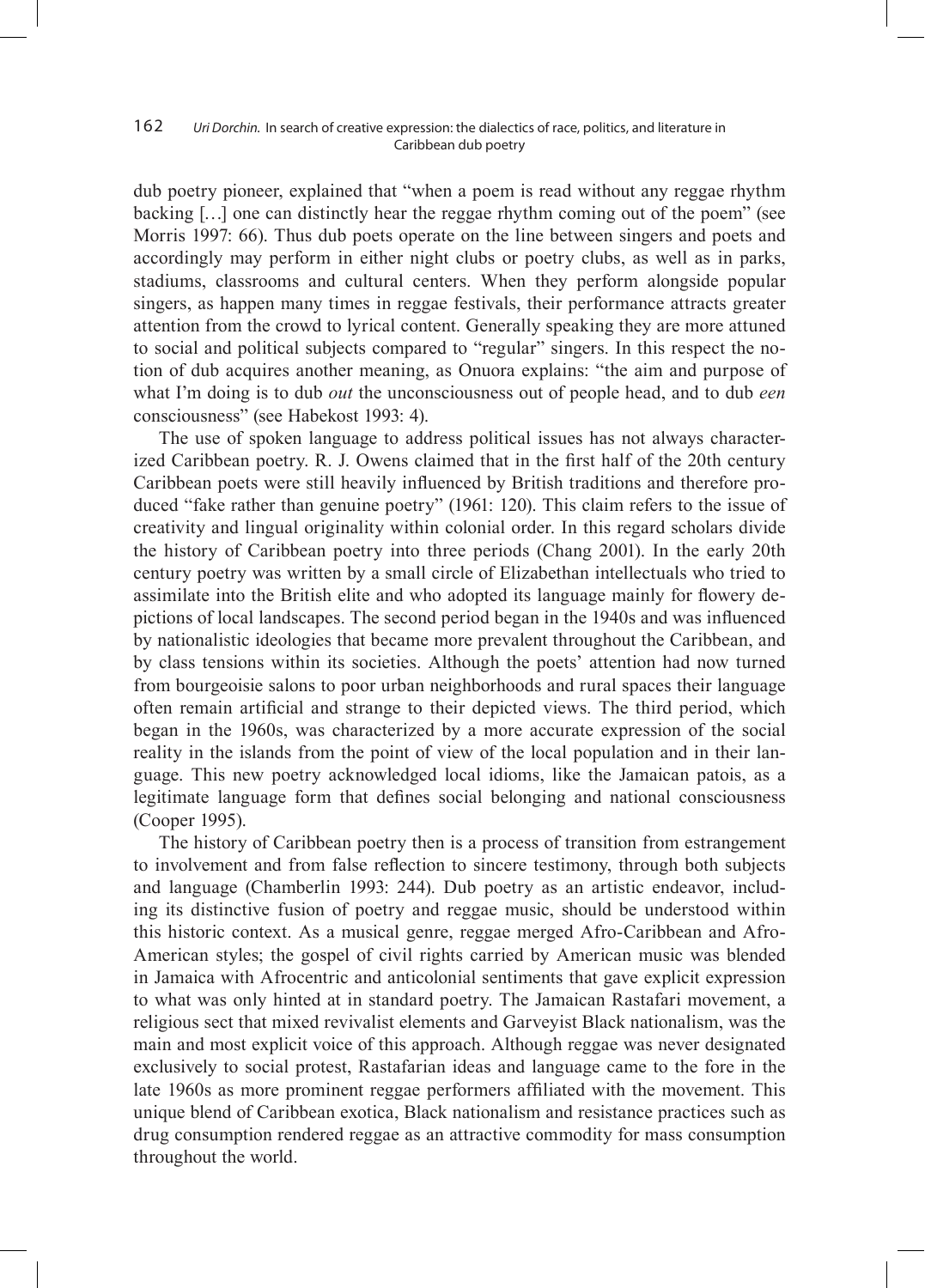Few would deny that reggae's popularity contributed dramatically to dub poetry, but at the same time dub poetry's affiliation with popular music raised questions about its artistic value. Referring to the first printed anthology of dub poetry Victor Chang wrote:

"I merely want to suggest that we cannot often expect [dub poetry to have] any subtlety of approach, anything that is inward-looking, musing, quiet, reflective, tender, delicate, registering a complexity of position or feeling" (see Morris 1997: 67).

On the other hand, if dub poetry's major achievement was to create a sort of "authentic voice" (I will renounce this idea below), and to bring poetry to the masses, then printing and sealing it in books seemed like a reversal of its own artistic endeavor. As prominent dub poets now defy this very definition and tend to describe themselves simply as poets, questions are raised with regard to the political commitment that supposedly distinguished the genre.<sup>2</sup>

#### Language

"I ent have no gun I ent have no knife But mugging the Queen's English Is the story of my life" ("Listen Mr Oxford don", see Agard 1991: 44).

By the mid-20th century, R. J. Owens claimed, the Caribbean had not yet produced its own Mark Twain – a writer whose language was equally native *and* poetic – and therefore its poetry and literature remained "minor and bastard" (Owens 1961: 127). Beyond simple literary criticism, this derogatory terminology points to the apparent essence of what Paul Gilroy called the Black Atlantic, implying a socio-cultural category constructed within Western civilization and yet excluded by it. Elaborating on W. E. B. Du Bois' seminal study developed in 1903, Gilroy concludes that the life of black people in the Western hemisphere entails a fundamental experience of "double conscious" (1993). Following the same line Stuart Hall (1993) claims that living as a black in Europe or America, i.e. being black *and* Western, promotes identity politics based on a logic of coupling, one that undermines the sense of exclusivity rooted in the logic of binary oppositions. Black people's subjectivity, explained Hall (1997), is comprised of what he calls three coexisting "modes of presence": the African mode – which refers to the silenced traditions that managed to endure; the European mode – which refers to the forced acculturation imposed on black people; and the American mode – which refers to the spatial dimension in which this fatal confrontation took place.

The multi-layered identity characteristic of the black Atlantic is evident in Mutabaruka's "Dis Poem". In a way "Dis Poem" stands for the generalized story of

 $<sup>2</sup>$  Dub poetry, although a distinct genre, is not made of one fiber. Since this article does not aim to develop a</sup> comprehensive survey of the different styles and voices in dub poetry, I refer the interested reader to Jenny Sharpe (2003), Susan Gingell (2005), Ashley Dawson (2006). Christian Habekost's *Verbal Riddim* (1993) is still essential as an introduction to the field.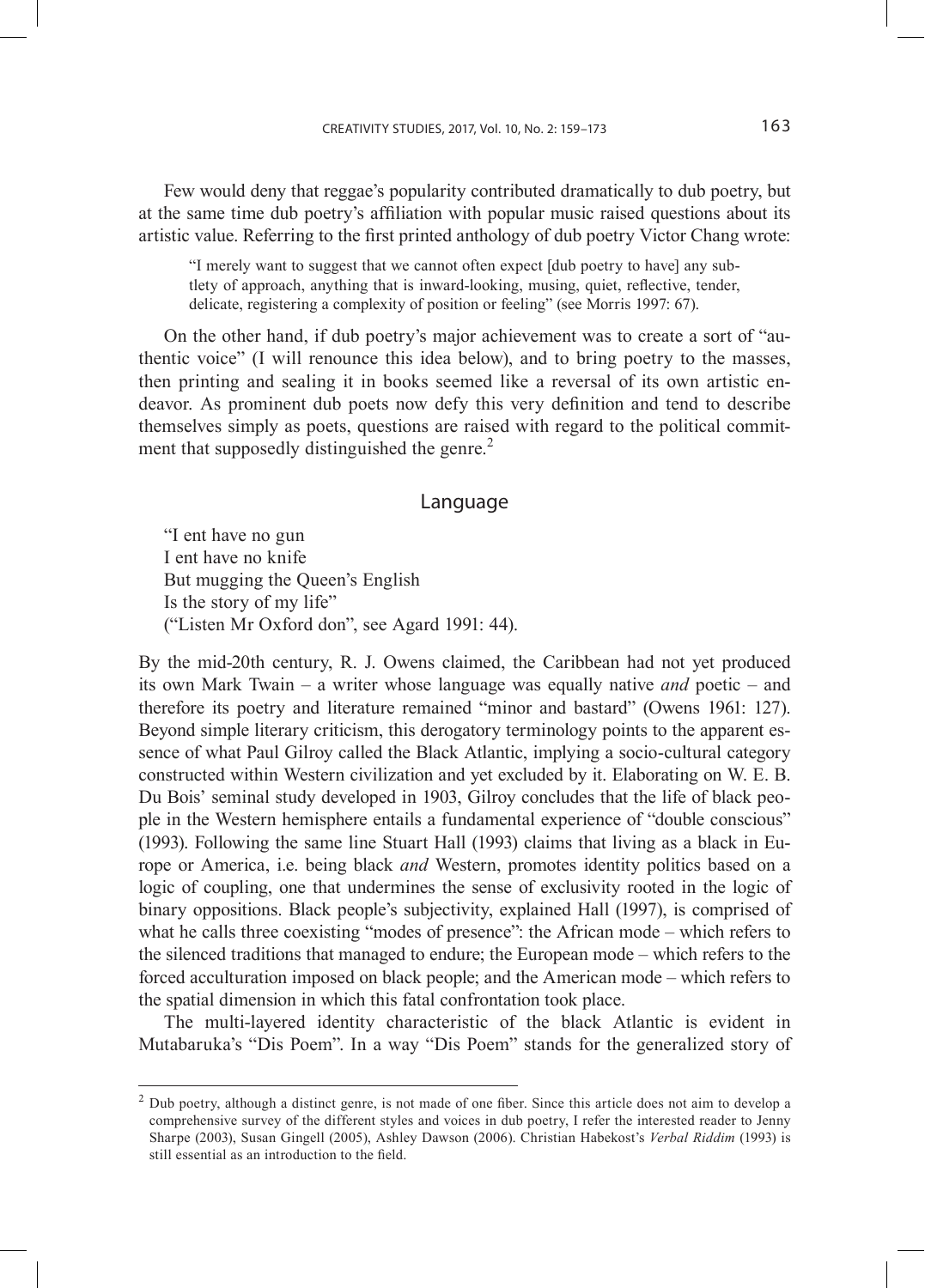all blacks, or in Mutabaruka's words "his-story, her-story, our-story, the story still untold". Although it is configured in accordance with European literary tradition the poem acknowledges its African heritage; it begins with the "wretched sea/that washed ships to these shores" and with "mothers cryin' for their young/swallowed up by the sea". It then "call names like lumumba kenyatta nkrumah/Hannibal, akenaton, malcolm, garvey/Haile selassie", and finally presents itself as a drum: "Yes dis poem is a drum/Ashanti, mau mau, ibo, yoruba, nyahbingi warriors/ Uhuru uhuru". At the same time, however, Mutabaruka reminds his readers and listeners that Africa is but one source of inspiration among many others chosen by or enforced on the black subject. He writes: "dis poem was copied from the bible/Playboy magazine, the N.Y. times, readers digest/the C.I.A. files, the K.G.B. files/dis poem is no secret" (lyricsfreak.com 2017). In short, as Hall suggested, dub poetry as a distinct form of black expression fuses the collective memory of slave ships, American pop culture, bible stories, and the mundane work of colonial administration.

As such, dub poetry perhaps has no other fate than to express itself in that language which R. J. Owens called "bastard". However, I find R. J. Owens' conception problematic in two senses. First, it falsely upholds the existence of "pure" cultural forms, and second, it seems to perceive Creole languages as merely the defective morphing of Standard English. Opposing this perception, evolutionary linguistics based on persuasive empirical data informs us that the endurance of certain African speech elements (sometimes called "substratum influences") is a fundamental condition in the process in which English was acquired throughout the Caribbean (Alleyne 1989; Devonish 2002; Lewis 1979; Winford 1994). These scholars thus refuse to perceive the concept of Black culture as a mere mixture of different cultural components, calling instead to acknowledge the significant input of culture of Africa, referring particularly to the West African region as a distinguished cultural zone. The existence of a Creole continuum within Caribbean societies, i.e. a range of dialects stretched between "bush talk" and educated standards, is widely accepted by most scholars, but they nonetheless understand it in different ways. David Decamp (1971), for example, did not perceive Creole and Standard English as different linguistic systems but rather as a continuous spectrum of speech varieties. On the other hand other scholars perceived Standard English and Creole as distinguished and coexisting systems. Donald Winford, for example, stresses that although the Creole continuum does constitute a unified speech community it does not mean "that all varieties in the continuum are part of a unitary grammatical system, nor that there are no discontinuities between Creole and the official language" (1994: 46). Following the same line Mervyn C. Alleyne concluded that the empirically-documented presence of African continuity in Jamaican Patois not only refutes the view of Creole languages simply as "broken English" but also explains why "it is important to understand the process of language change rather than simply try to classify contemporary forms as genetically or structurally (typologically) related to one or another of the contributory languages" (1989: 134).

The theoreticians quoted above are not blind of course to the actual social contexts that influence, conditions, and govern the evolution of language change through ti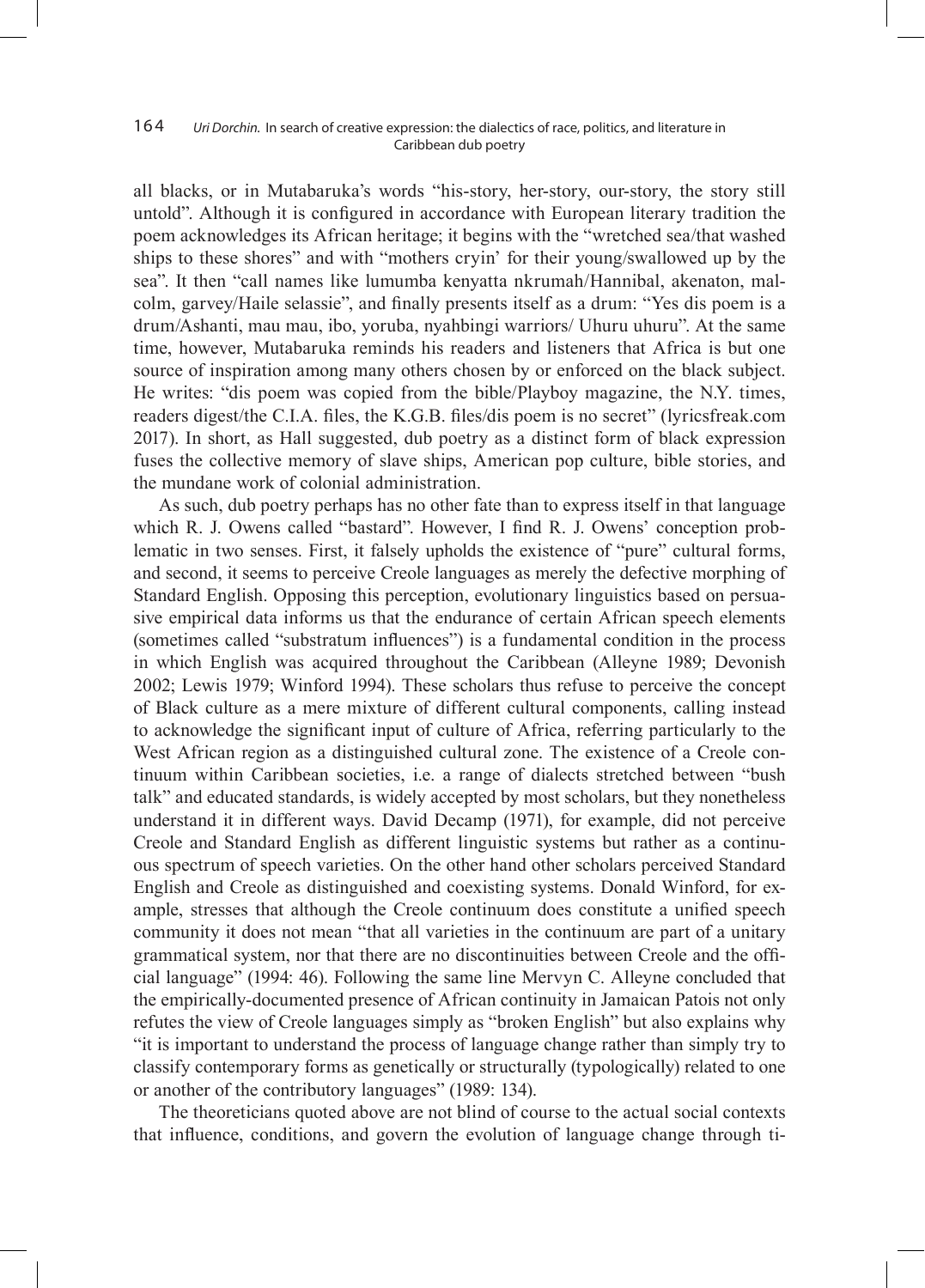me. Moreover, they stress that evolutionary processes are multidirectional and that they constitute different linguistic configurations associated with different settings within a specific society. For example, Alleyne (1989) suggests poems and folkloric tales became a realm in which native languages were continually practiced independently of the process that took part in other social settings (see also Lewis 1979: 108). Consequently, Alleyne explains, later generations of African descendants are found reciting, in a ritualistic manner, texts they do not understand. This point is rather important to the argument presented in this paper, since Alleyne's suggestion that "songs and folktales differ from the major channel of communication, which is in speech" (1989: 123) is relevant not only in the case of traditional texts but also in that of new ones. Thus, because they enable a dynamic that is different from everyday speech, certain kinds of poetry may be open for intensive innovations just as other poetic forms may serve for cultural preservation. Hence, while keeping in mind the scholarship presented above my case study leads me to emphasize those poems whose sense of broken English is rather reflexive and intentional, as John Agard's words explicitly state (1991). It is also important to remember that prominent poets like Johnson, Zephaniah and Lillian Allen are living far from the Caribbean, that is, within other speech communities, and therefore their applied Jamaican Patois cannot be seen as natural choice but rather as what Winford called "acts of identity" (1994: 53).

Traditionally, Black culture was conveyed through different modes of performance founded on oral rather than written texts. This trend became significant under the strict supervision of slave masters and provided black people with an "enhanced mode of communication beyond the petty power of words" (Gilroy 1993: 76). Thus, from the outset black culture was associated with what Gilroy called the "politics of transfiguration", one that replaced explicit communication with alternative modes that existed "on a lower frequency where it is played, danced and acted, as well as sung and sung about" (1993: 37). Johnson's *Bass Culture* nicely captures this very metaphor of culture maintained on a lower level; in this poem Johnson also translates the physical experience of music into written text, writing: "it is di beat of di heart/this pulsing of blood/that is a bubblin bass" (2006: 14). The motif of low-level in this song is further emphasized by its musical production; it is a typical dub version that features a deep repetitive bass line and a steady emphasis on the third beat of the 4/4 bar, which renders a sense of dropping into a rhythmic center of mass (a "one drop" rhythm). Johnson's non-expressive recitation – one that leads to no climax – usefully reflects the metaphor of a "bubblin' bass" and the routine on-going physiological movement of pulsing blood. Novelist Toni Morrison also explains her effort to retain the (black) musical experience in writing:

"The power of the word is not music, but in terms of aesthetics, the music is the mirror that gives me necessary clarity. […] I have wanted always to develop a way of writing that was irrevocably black. […] I don't imitate [black music], but I am informed by it" (see Gilroy 1993: 78).

For literature and poetry there is no alternative to using words, despite their limitations and the historical burdens they convey. But apart from its inevitable confines,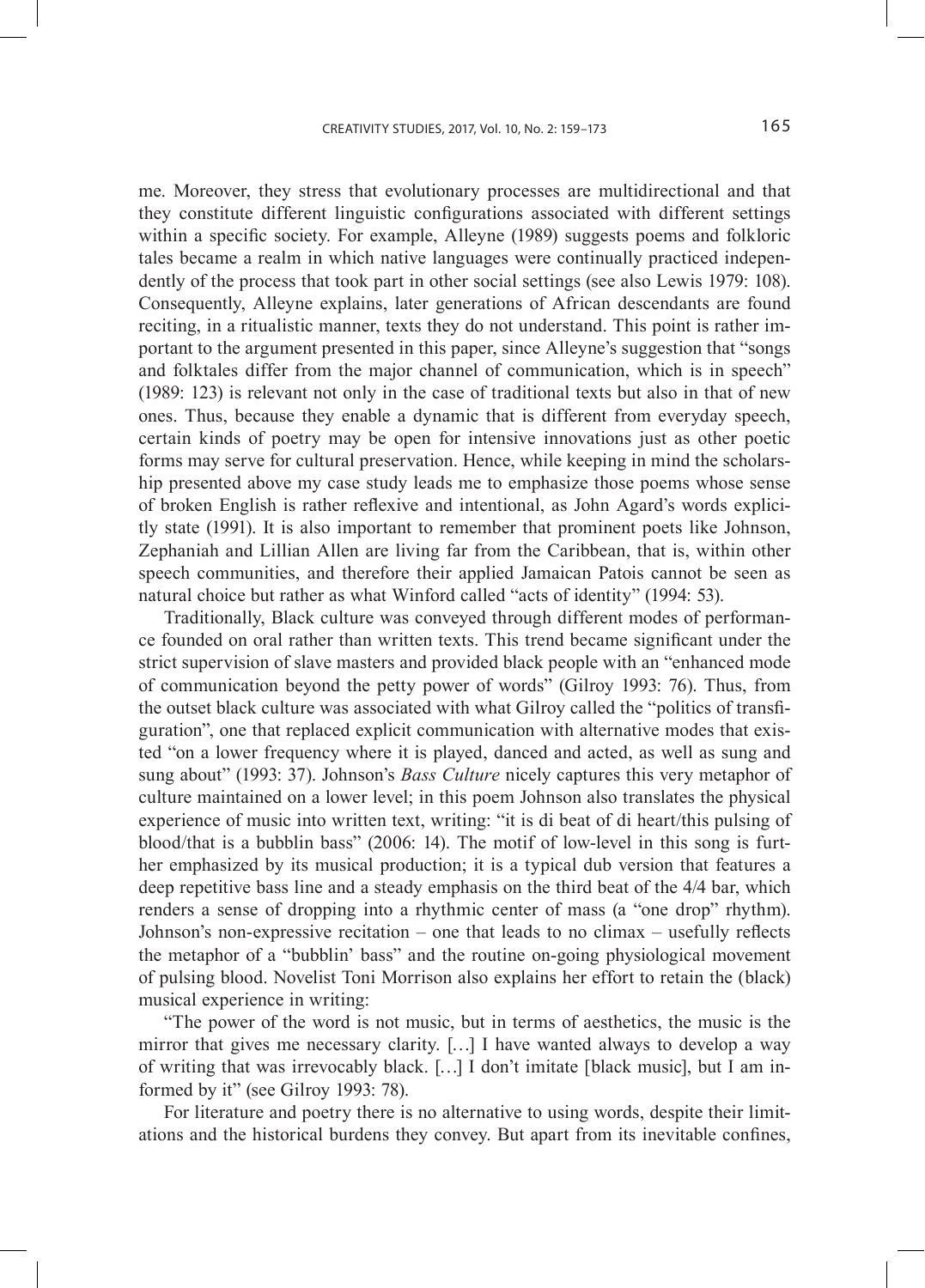language provides the writer with a powerful tool. "It was in language that the slave was perhaps most successfully imprisoned by his master", wrote the Barbadian poet Kamau Brathwaite, "and it was in his (mis)use of it that he perhaps most effectively rebelled" (see Chamberlin 1993: 67). Indeed, since the 1950s the task of Caribbean poets was to create a new language by utilizing the pre-contaminated words that were previously used to depict, report, educate, govern and entertain in the colonial order. As mentioned earlier the language of poetry itself, and not only its preferred subjects, became a tool that captured the rhythms and sounds typical to the place. More than any other style, dub poetry rests on the "low" street language and delivers this language to its printed version.

One may say, then, that low language typical of dub poetry reverberates in everyday speech. Nevertheless it is not a mere representation of social reality but more a way to confront the "official" language imposed on ordinary people by institutions like the media and education. In this respect, dub poetry expresses its anti-colonial sentiments by using the tools provided by the colonial order to deconstruct it and to challenge its validity. Like scholarly post-colonial criticism dub poetry is also characterized by a set of invented notions that echo conventional ones, thereby questioning their presupposed authority to represent social reality. This approach is clearly reflected in Rastafarian speech called "dread talk"<sup>3</sup>. Similar to Jewish mysticism, Rastafarian philosophy teaches that when expressed words have an intrinsic power to impact the real world. For example, converting the English word "understand" to "overstand" replaces an inferior state (under) with a superior one and hints that real comprehension (overstanding) of reality can be achieved only by rejecting conventional patterns of discourse and thought (Pollard 1990).

Thus, what may be called authentic expression is not a matter of depiction but rather of reinvention of reality. The poets' use of and play on words strives to "affirm the authority of their own imaginations in forms that express the immediacy of the world in which they live and the possibilities of liberation from its imperious demands" (Chamberlin 1993: 245). It also important to note, however, that in the mundane practice of marking borders and creating affiliations language is not only a floating signifier for rebellion but also a useful tool. Typical tourists in Jamaica, for example, even those who are trained listeners and readers of local texts, will soon realize how easily locals may switch their language into the local idiom that excludes them from the conversation. This ability provides the islanders with a momentary advantage in relationships that regularly places them in an inferior position. Dub poets strive to retain this advantage in their printed volumes; their use of local vocabulary and invented words levels what Carolyn Cooper calls "new and old illiterates" (1995: 13). While struggling with Caribbean poetry, Cooper explains, readers who are already literate in English are forced to temporarily surrender their privileged position and to "become the slow learners they often assume non-literate Jamaican speakers to

The term "dread" originally referred to the dreadful appearance and unruly behavior of the movement's members. In order to challenge the European aesthetic code and to expose their affiliation with Africa, Rastafari people grow their hair into thick tangled locks called dreadlocks, which soon became their sole signifier.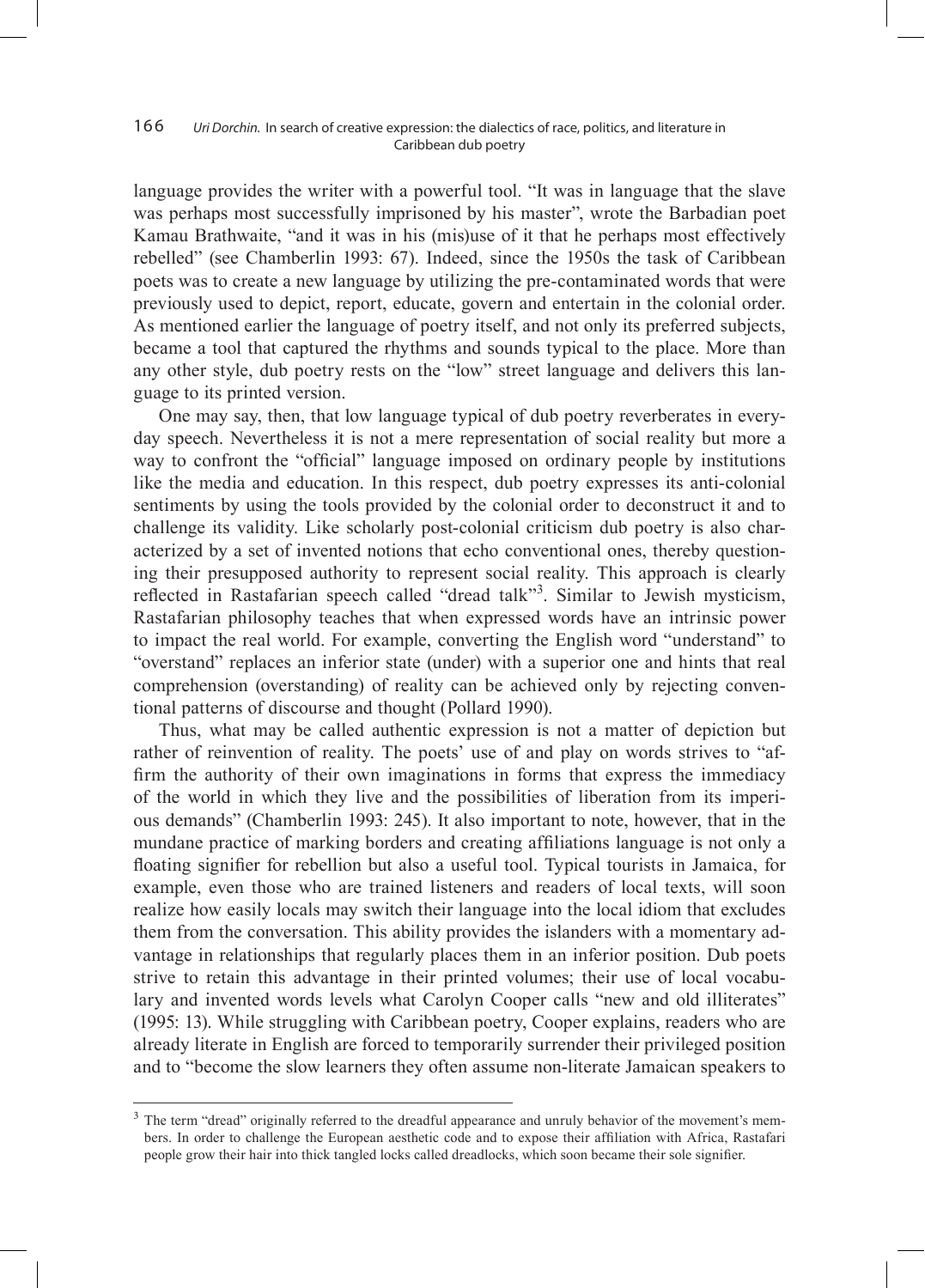be" (1995: 13). Thus "strange writing", as poet Bongo Jerry once called it, conveys the message of resistance through both content and form.

We may conclude by saying that politics is immanent in dub poetry and we cannot imagine it without this dimension. As Chang noted, dub poetry is "a poetry of protest and loud rhetoric. It is poetry meant to be shouted to an audience already charged up with emotion" (2001: 246). On the other hand we may also wonder whether politics is the *purpose* of this poetry. If the sense of resistance is embedded in forms, i.e. by the way content is cast in poetic structure and rearticulated as poetry, then the subject we deal with is aesthetic and the decisions made are figurative rather than semantic. Dub poets' language is "strange" not because it rejects appropriate patterns of discourse but because poetry itself is strange to everyday speech. This is what grants any kind of poetry its unique essence, "plain as life and convincing as art" (Chamberlin 1993: 225).

### Performance, recording, printing

Although song-delivery often includes strong performance elements, dub poetry's focus remains on the performed text. For example, Zephaniah's poem "Dis Policeman Keeps on Kicking Me to Death" (golyr.de 2000–2017) became popular due to Zephaniah's vibrant performance of the described scene during which he jumps on stage, sending kicks and punches all over, and waving his dreadlocks in the air. As much as it calls attention to itself, Zephaniah's performance still aims to emphasize the song's lyrical content. In this particular case the song is delivered without musical accompaniment, which could convert lyrical content into musical, and accelerate it. By omitting the musical component the poet-performer becomes the sole focus of the happening; his voice is the only sound heard therefore the poem's significance rests on the narrative despite the dramatic performance.

Johnson's poem "Sonny's Lettah" (poetryarchive.com 2005–2016) is another first-person testimony of police brutality against black person, in this case the narrator's brother. Contrary to Zephaniah's expressive performance, Johnson's testimony is given from a detached position and emphasizes the distance between the narrator and the described protagonist. The poem tells the story of two brothers stopped by the police for vagrancy. When a policeman attacks the younger brother for resisting arrest, the older brother Sonny tries to help out but unintentionally kills the policeman.<sup>4</sup> Sitting in his prison cell Sonny writes to his mother in Jamaica and tells her about the event. Johnson delivers his poem monotonously in an informative manner; the series of blows suffered by his protagonist is recounted almost bureaucratically. Throughout the performance Johnson remains static and his monotonous vocal delivery stands in sharp contrast to the dreadful episode he describes. If Zephaniah's performance reflects emotional involvement, Johnson's remoteness reflects the apathy of a man

<sup>4</sup> The law against vagrancy was legislated in Britain in the early 19th century but was practically abandoned in the 20th century. Following waves of migration from the former colonies the law was reinforced in the 1950s and brought an unproportional increase in rate of black adolescent delinquency.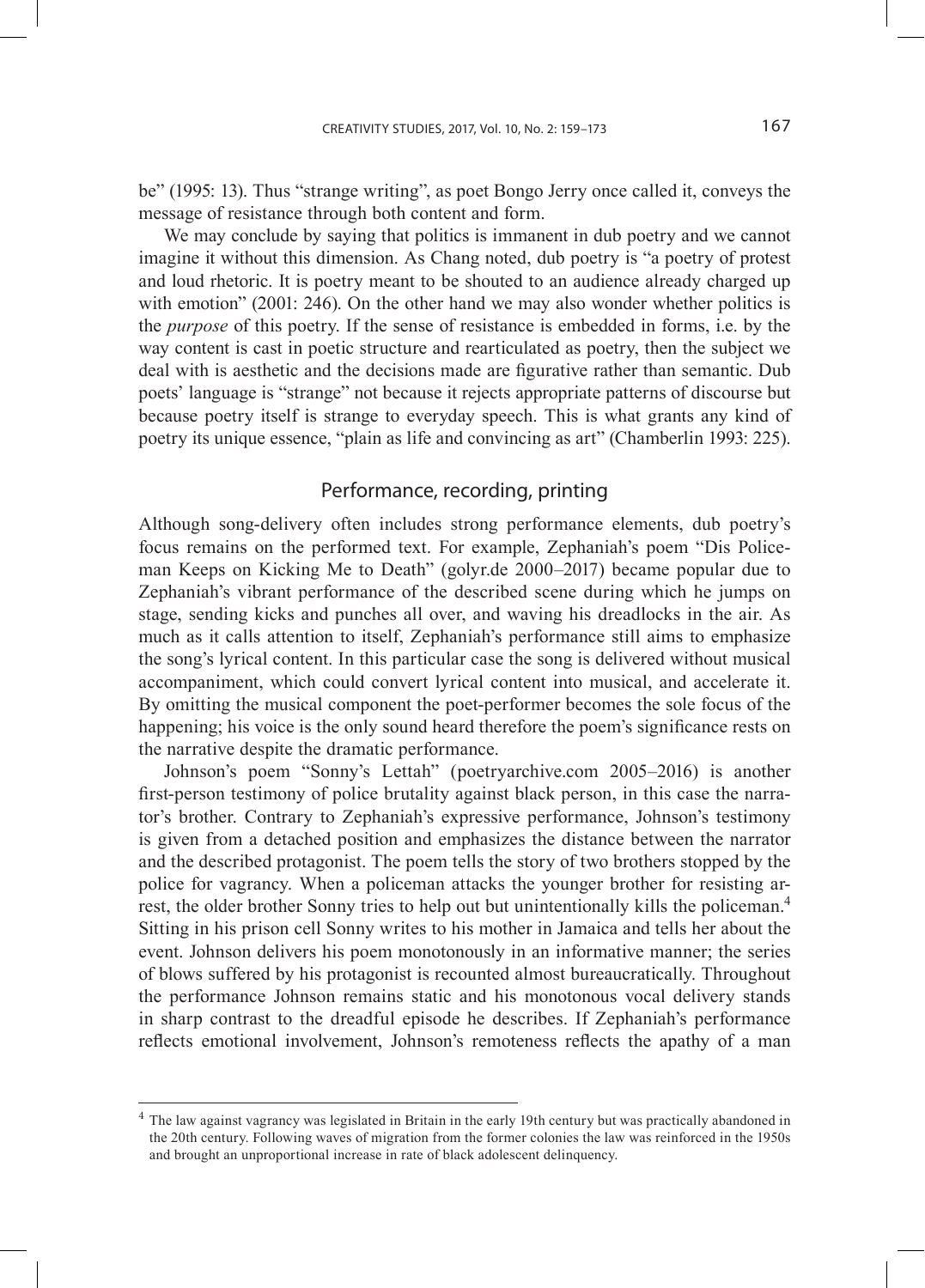whose status of murderer was forced upon him by a distorted reality of injustice. In both cases the performers illuminate the plot, albeit in very different ways.

Recordings encode poems differently than do performances, turning them into finalized products that might be taken as the definitive version. This is even more so in cases where the performer no longer performs. Jamaican poet Mikey Smith, for example, made only one record before his death. Many believe that its musical accompaniment, arranged by Dennis Bovell who regularly works with Johnson, did not do justice to Smith's songs. As Habekost writes:

"If it was not for his unique poetic power and characteristic recitative style, the originality of Michael Smith's style would have been entirely veiled by the LKJ-styled music and production. The verbal artistry of Michael Smith, many people felt, demanded a different, indigenously Jamaican musical backing" (1993: 101).

As hinted by Habekost, musical arrangements are supposed to illuminate texts and not to overshadow them. Perhaps this is why all dub poets choose to perform some of their poems a capella the first place, like the examples of "Dis Poem" by Mutabaruka (lyricsfreak.com 2017) and "Dis Poetry" by Zephaniah (benjaminzephaniah.com 2017).

Printing poems takes them one step further away from the stage and from their performance, and raises the dilemma of how and to what extent musical elements should be maintained in the printed version. In his *Bass Culture* Johnson writes: "SCATTA-MATTA-SHATTA-SHACK!/What a beat!" (2006: 14). The use of capital letters and exclamation marks points the reader to the preferred way of reading, one that is executed in Johnson's own performance. Another example is Mutabaruka's transcription of "Dis Poem" (lyricsfreak.com 2017)*.* It is a long poem made up of short lines chasing one another and often prefixed by "Dis Poem". As it proceeds the internal rhythm seems to quicken and leaves readers with a sense of spin. The repeated use of "Dis Poem" has several meanings here. First, since the song is read a capella, the repeated template provides a sort of bass line over which all vocals and effects are added. The poet indeed utilizes his prefix as a platform that supports all the various elements and "effects" that went into the construction of the Black Atlantic: the enduring vitality of African heritage, symbolic influence of contemporary Africa in the modern age, the hardships of oppression and the presence of various white socialization agents. "Dis Poem", thus, articulates the hybridized nature of the black subject while the repeated phrase expresses blacks' stubborn presence that is so distressing in whites' world.<sup>5</sup> The accelerating spin that builds up throughout the poem is finally thrown into relief in its closing line with a fading echo effect that was also copied into the printed version of the poem.

Printed versions can preserve the vocal expression of performances only partially. This realization is perhaps echoed in Zephaniah's lines: "Dis poetry is not afraid of going ina book/Still dis poetry needs ears fe hear and eyes fe hav a look" (ben-

<sup>5</sup> Mutabaruka makes this point explicit when chanting: "dis poem is messin up your brains/makin you want to stop listenin to dis poem/but you shall not stop listenin to dis poem u need to know what will be said next in dis poem" (lyricsfreak.com 2017).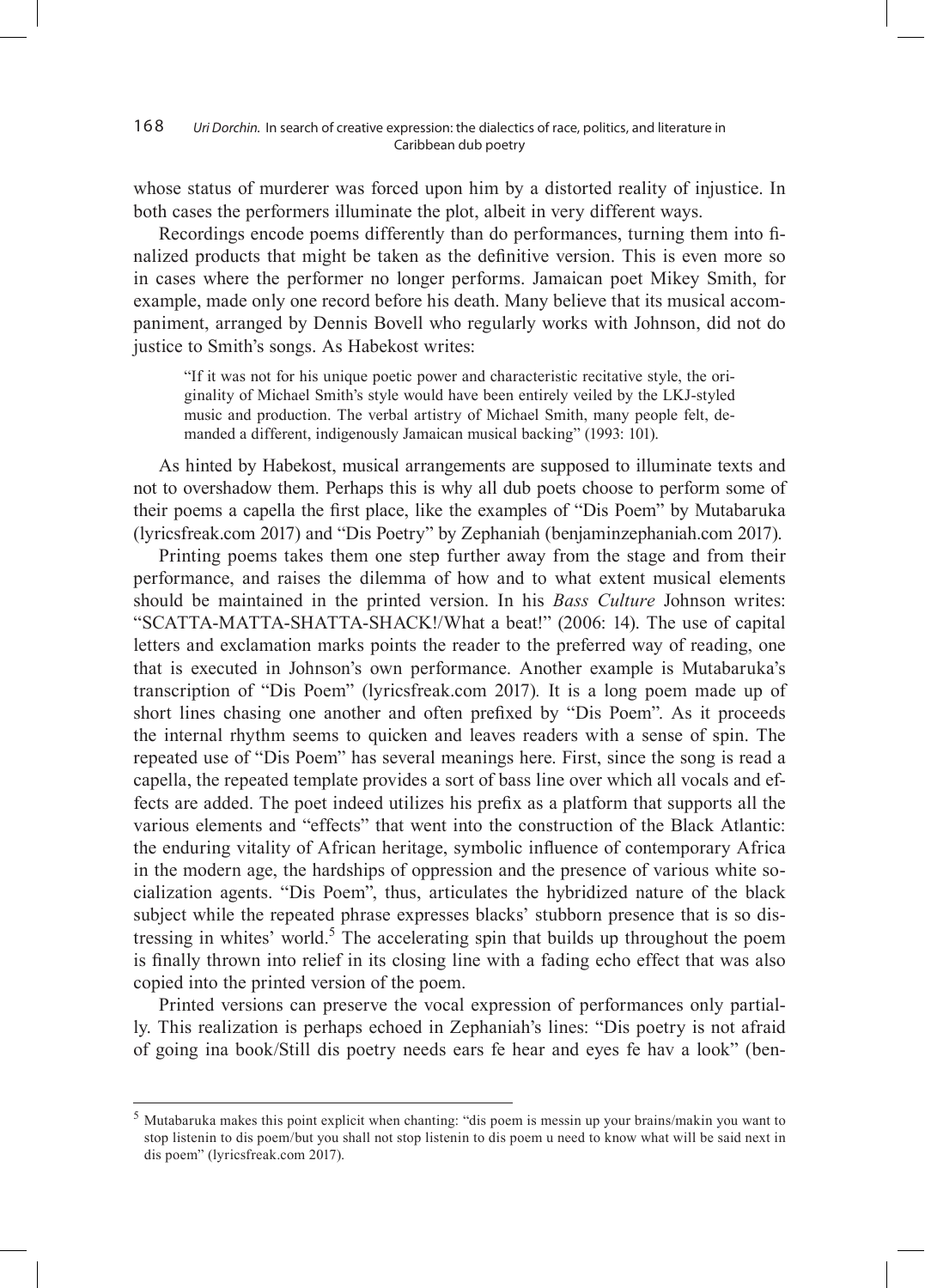jaminzephaniah.com 2017). It is interesting that the above lines were written by a poet whose book list is longer than his record list. At the end of the 1980s Zephaniah rejected an offer of tenure by University of Oxford and has since earned honorary degrees from several academic institutions. It is no wonder, then, that Zephaniah's poetry is "not afraid of going ina book" (benjaminzephaniah.com 2017), but this does not mean that the printed versions of his work constitute a definitive standard. In his performances Zephaniah feels free to deviate from the printed version and to say, for example: "Dis poetry *is not* the kind that gets into books" (benjaminzephaniah.com 2017). Nevertheless, one must acknowledge printed or recorded versions as a sort of final product, a default reference for anyone who has not seen or heard the live performances. Instead of pointing to any of these forms as representing the original, we should rather acknowledge the idiosyncratic properties of each form and the different experiences they offer.

## Politics of self-expression

"According to de experts I'm letting my side down, Not playing the generation game, It seems I am too unfrustrated. I have refused all counselling I have refused to appear on daytime television On night-time documentaries, I'm not longing and yearning. I don't have an identity crisis". … "I am not a half poet shivering in the cold Waiting for a culture shock to warm my long lost drum rhythm, I am here and now, I am all that Britain is about I am happening as we speak, Honestly, I don't have an identity crisis" ("Knowing Me", see Zephaniah 2001: 44).

This part of Zephaniah's more recent poem presents the poet in a calm and self-confident position. He seems not to accept and perhaps even not to understand the necessity to express an identity complex or to protest against the conditions that could have caused it. Zephaniah obviously realizes the implications of migration, discrimination and racism and his poetry consistently deals with all these issues. At the same time he insists on stating in his song that "I don't need an identity crisis to be oppressed" (Zephaniah 2001: 44). This approach is rather different from the socio-political enthusiasm that has captured people's attention since the 1970s. Those who were attracted by dub poetry mainly for its protest affect may doubt the value of poetry that allegedly withdraws from such a goal. In this vein critic Stewart Brown writes: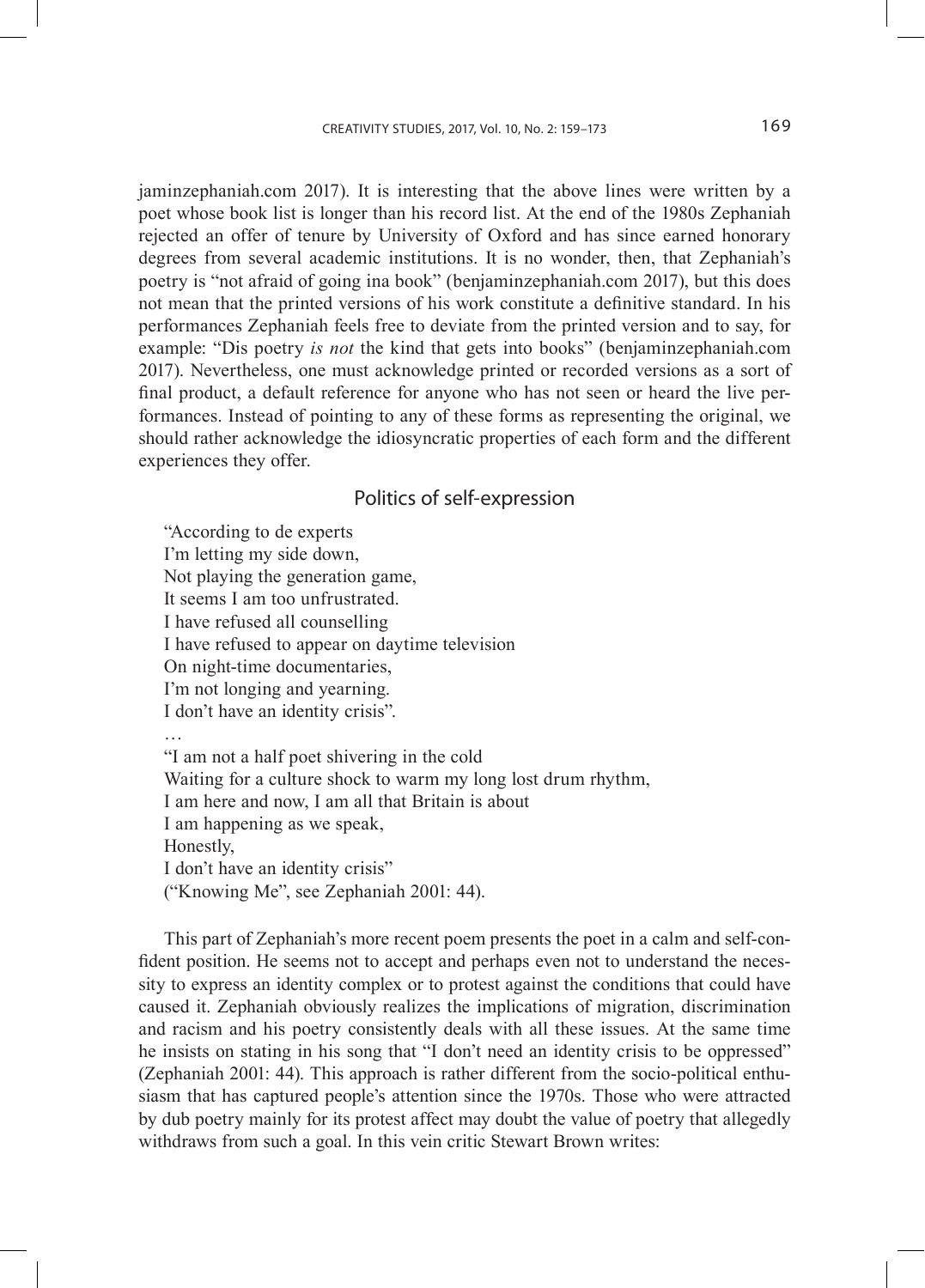#### 170 *Uri Dorchin.* In search of creative expression: the dialectics of race, politics, and literature in Caribbean dub poetry

"As dub poetry becomes a commercial product, as its performers like Benjamin Zepphaniah [sic] or Mutabaruka or Ras Levi Tafari become media stars and strive to entertain a mass, multicultural audience, there seems to me to be a real danger that the protest, the anger, the fire, becomes an act, while the image, the dub/rant/ chant/dance becomes the real substance of the performance" (see Cooper 1995: 71).

These words are helpful due to the explicit and sincere manner in which they are articulated. What the critic is afraid of most is that the aesthetic aspects of dub poetry will emerge at the expense of its protest value. Moreover, the writer warns that even when expressions of protest are heard, they are only heard as part of an "act". It is interesting to note that sometimes the poets themselves tend to adopt the line of criticism aimed at them. Mutabaruka, for example, wrote in his "Revolutionary Poets" that:

"Revolutionary poets 'ave become entertainers Babbling out angry words … Yes, Revolutionary poets 'ave all gone to the creative art centre To watch The sufferin Of the people being dram-at-ized by the **Oppressors** in their revolutionary poems" ("Revolutionary Poets", see Mutabaruka 1980: 56).

This early 1979 poem already referred to the alleged threat set by mechanisms of popular music and by the elite's art centers. It suggests that poets may become entertainers catering either to mass audiences or to the oppressive upper class. It is therefore easy to understand the poet's dilemma as he attempts to protect his artistic integrity; on the one hand he is blamed for his apparent political indifference while on the other hand his protest poems are condemned for being "acts" of entertainment.

The drawback of such criticism, as anthropologist Marshall Sahlins noted (1999), is that it tends to evaluate cultural forms according to their political effect while ignoring their idiosyncratic properties. This criticism also errs in proposing that protest (or in fact any other idea) can exist independently of its forms of expression. We should bear in mind that in the arts expression is a goal in itself. Hence for poets and authors language is not a means to express extra-literary articulation but a material open to innovative use. Once again it is worth quoting Morrison:

"[…] I thought that if [my writing] was truly black literature it would not be black because I was, it would not even be black because of its subject matter. It would be something intrinsic, indigenous, something in the way it was put together – the sentences, the structure, texture and tone – so that anyone who read it would realise" (see Gilroy 1993: 78).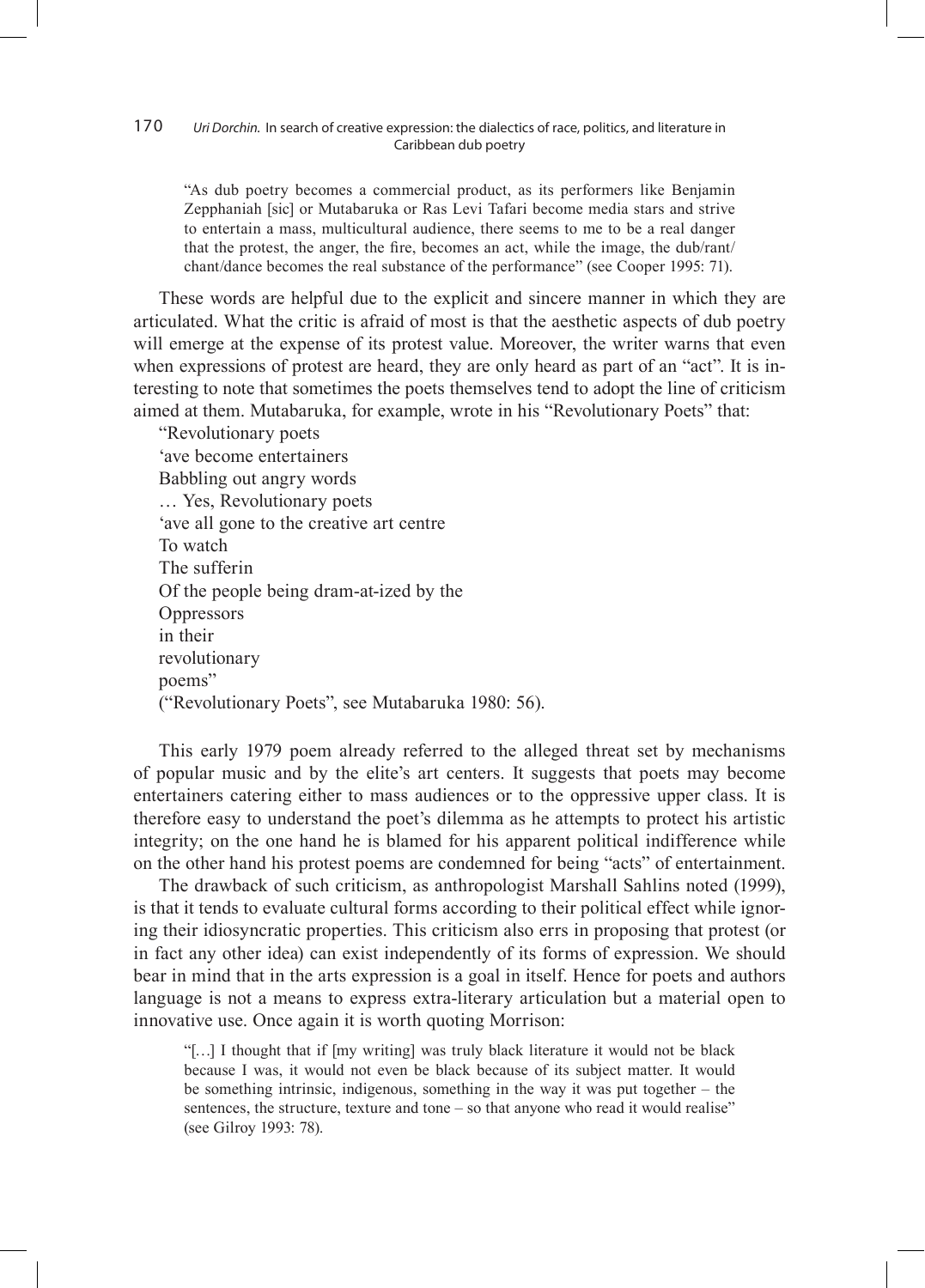As we can understand, literary works maintain complex relations with the socio-political conditions that surround it; it may respond to them or be inspired by them, but these responses too will necessarily be processed artistically in terms of creative expression. That is why it would be a grave error to evaluate poetry as a mere political, social or racial manifesto. As Eva Illouz (2003) pointed out, politicians, unlike artists, use language in a referential way; even in the contemporary era of "post-truth politics" candidates (and their campaign directors) must take a clear stand on reality and clarify how they intend to address it practically. Literary texts, on the other hand – as Morrison's reflexive comment nicely demonstrated, refer to reality indirectly and symbolically; more often than not they are self-consciously and deliberately ambiguous, ironic, reflexive, self-contradictory and paradoxical (Illouz 2003: 211, see also Dorchin 2017: 150–151).

### Conclusions

Caribbean poetry emerged as a protest against cultural subjugation and a call for self-expression and self-representation. Alas, in a course of two decades protest-oriented poetry seems to have become a new rigid standard against which other artistic expressions are now gauged and criticized. But the mutual relation of text, music and performance is a question of neither artistic value nor political commitment; the question poets grapple with is not which subjects are appropriate for poetry but *how* to introduce a given subject into poetry. The decisions they make in this regard derive in part from the social reality in which they live and may teach us something about it. Still, poetry always conveys a tone we may regard as personal. In other words, the credibility of the poetic voice is "equally a product of its local authenticity and its literary authority, the words those of a West Indian and a poet" (Chamberlin 1993: 245). This brings us back to McKay whose letter suggests, just like the poems cited here, that even when socio-political situations stimulate artistic expression poetry-writing remains a purpose in and of itself. In this context we may recall a famous maxim, attributed to William Butler Yeats, that poetry is not made of man's struggle with his surroundings but of his struggle with himself. Only in this way can we understand why a poem as an artistic artifact may preserve its value long after the conditions in which it was originally shaped have gone.

### Acknowledgement

I'd like to thank Ras Guil Bonstein, whose passion for Jamaican music is a constant inspiration. This article is in memory of my teacher Prof. Michael Saltman, a distinguished scholar of African and Caribbean cultures.

#### References

Agard, J. 1991. *Mangoes and Bullets*. London, UK: Serpent's Tail.

Alleyne, M. C. 1989. *Roots of Jamaican Culture*. London: Pluto Press.

benjaminzephaniah.com. 2017. *Benjamin Zephaniah Rhymin* [online], [cited 17 March 2017]. Available from Internet: http://benjaminzephaniah.com/rhymin/dis-poetry/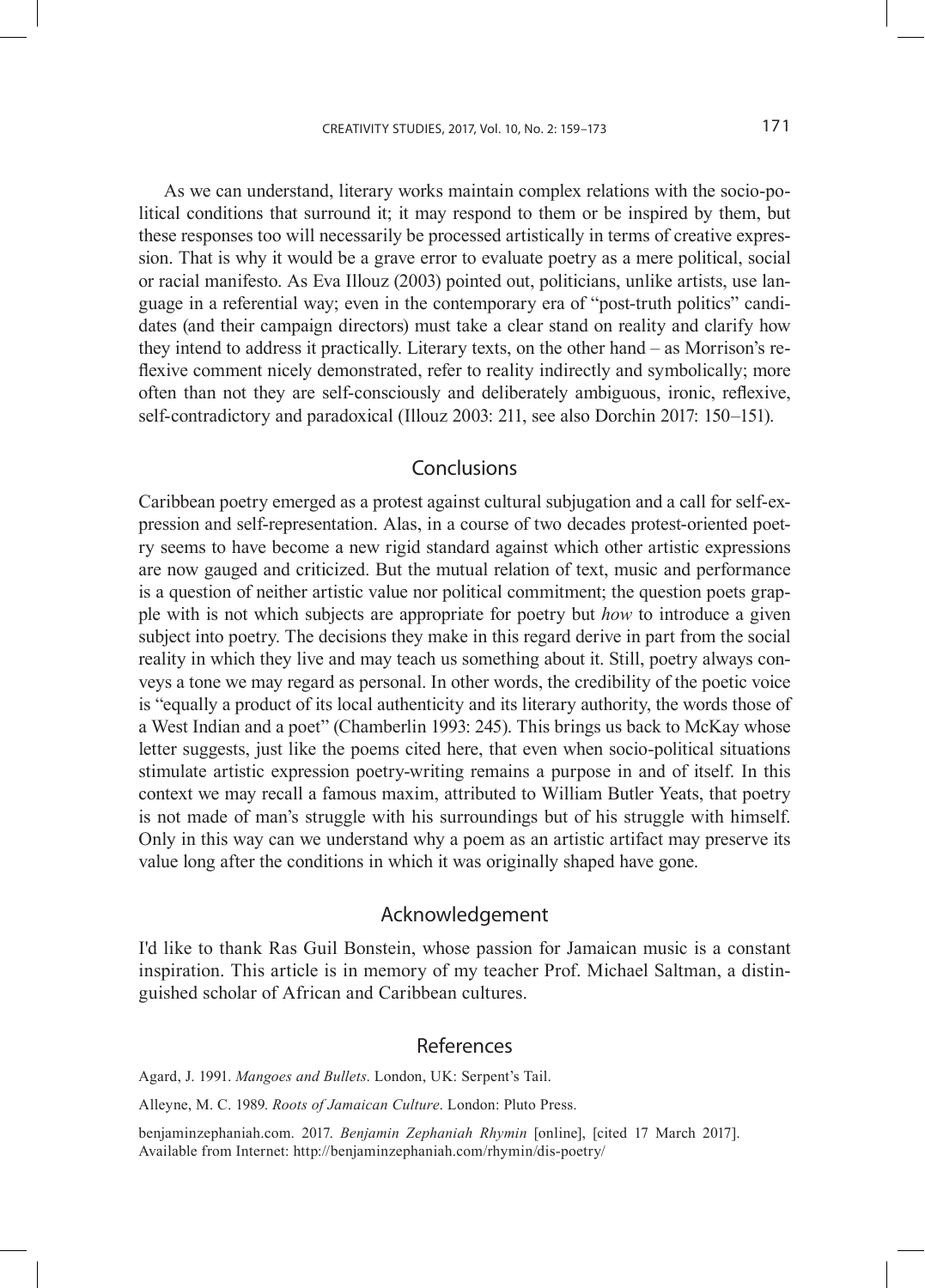#### 172 *Uri Dorchin.* In search of creative expression: the dialectics of race, politics, and literature in Caribbean dub poetry

Chamberlin, J. E. 1993. *Come Back to Me My Language: Poetry and the West Indies*. Urbana and Chicago: University of Illinois Press.

Chang, V. 2001. West Indian Poetry, in Roberts, N. (Ed.). *A Companion to Twentieth-Century Poetry*. Oxford, UK: Blackwell Publishing, 235–248.

Cooper, C. 1995. *Noises in the Blood: Orality, Gender and the "Vulgar" Body of Jamaican Popular Culture*. Durham: Duke University Press. https://doi.org/10.1215/9780822381921

Dawson, A. 2006. Linton Kwesi Johnson's Dub Poetry and the Political Aesthetics of Carnival in Britain, *Small Axe* 10(3): 54–69. https://doi.org/10.1215/-10–3–54

Decamp, D. 1971. Introduction: The Study of Pidgin and Creole Languages, in Hymes, D. (Ed.). *Pidginization and Creolization of Languages*. London: Cambridge University Press, 13–41.

Devonish, H. 2002. *Talking Rhythm, Stressing Tone: The Role of Prominence in Anglo-West African Creole Languages*. Kingston: Arawak Publications.

Dorchin, U. 2017. Flowing Beyond Sectarian Ethno-Politics: Ethnography of Jewish and Arab Rap in Israel, *Ethnopolitics* 16(2): 145–160. https://doi.org/10.1080/17449057.2015.1041752

Gilroy, P. 1993. *The Black Atlantic: Modernity and Double Consciousness*. Cambridge, MA: Harvard University Press.

Gingell, S. 2005. "Always a Poem, Once a Book": Motivations and Strategies for Print Textualizing of Caribbean-Canadian Dub and Performance Poetry, *Journal of West Indian Literature*  14(1/2): 220–259.

golyr.de. 2000–2017. *Dis Policeman Keeps on Kicking Me to Death Lyrics. Benjamin Zephaniah* [online], [cited 31 January 2017]. Available from Internet: https://www.golyr.de/benjamin-zephaniah/songtext-dis-policeman-keeps-on-kicking-me-to-death-658655.html

Habekost, Ch. 1993. *Verbal Riddim: The Politics and Aesthetics of African-Caribbean Dub Poetry*. Amsterdam/Atlanta: Editions Rodopi.

Hall, S. 1997. The Spectacle of the "Other", in Hall, S. (Ed.). *Representation: Cultural Representations and Signifying Practices*. Series: Culture, Media and Identities. London: SAGE Publications, 223–290.

Hall, S. 1993. What Is This "Black" in Black Popular Culture?, *Social Justice* 20(1–2): 104–114.

Hall, S.; Jefferson, T. (Eds.). 2006. *Resistance through Rituals: Youth Subcultures in Post-War Britain*. London, UK: Hutchinson.

Illouz, E. 2003. *Oprah Winfrey and the Glamour of Misery: An Essay on Popular Culture*. New York: Columbia University Press.

Johnson, L. K. 2006. Bass Culture, in *Selected Poems*. London, UK: Penguin Books, 14–15.

Johnson, L. K. 1976. Jamaican Rebel Music, *Race and Class* 17(4): 397–411. https://doi.org/10.1177/030639687601700404

Kofsky, F. 1970. *Black Nationalism and the Revolution in Music*. New York, NY: Pathfinder Press.

Lewis, W. M. 1979. The African Impact on Language and Literature in the English-Speaking Caribbean, in Crahan, M. E.; Knight, F. W. (Eds.). *Africa and the Caribbean: The Legacies of a Link.* Baltimore, MD: The John Hopkins University Press, 104–123.

lyricsfreak.com. 2017. *Mutabaruka –* Dis Poem *Lyrics* [online], [cited 2 February 2017]. Available from Internet: http://www.lyricsfreak.com/m/mutabaruka/dis+poem\_20730215.html

McKay, C. 1926. Claude McKay to Alain Locke, in Locke, A. (Ed.). *Alain Locke Papers*. Howard University Archive, MSRC, Box 164–67, Folder 8. Washington, DC, 1–2.